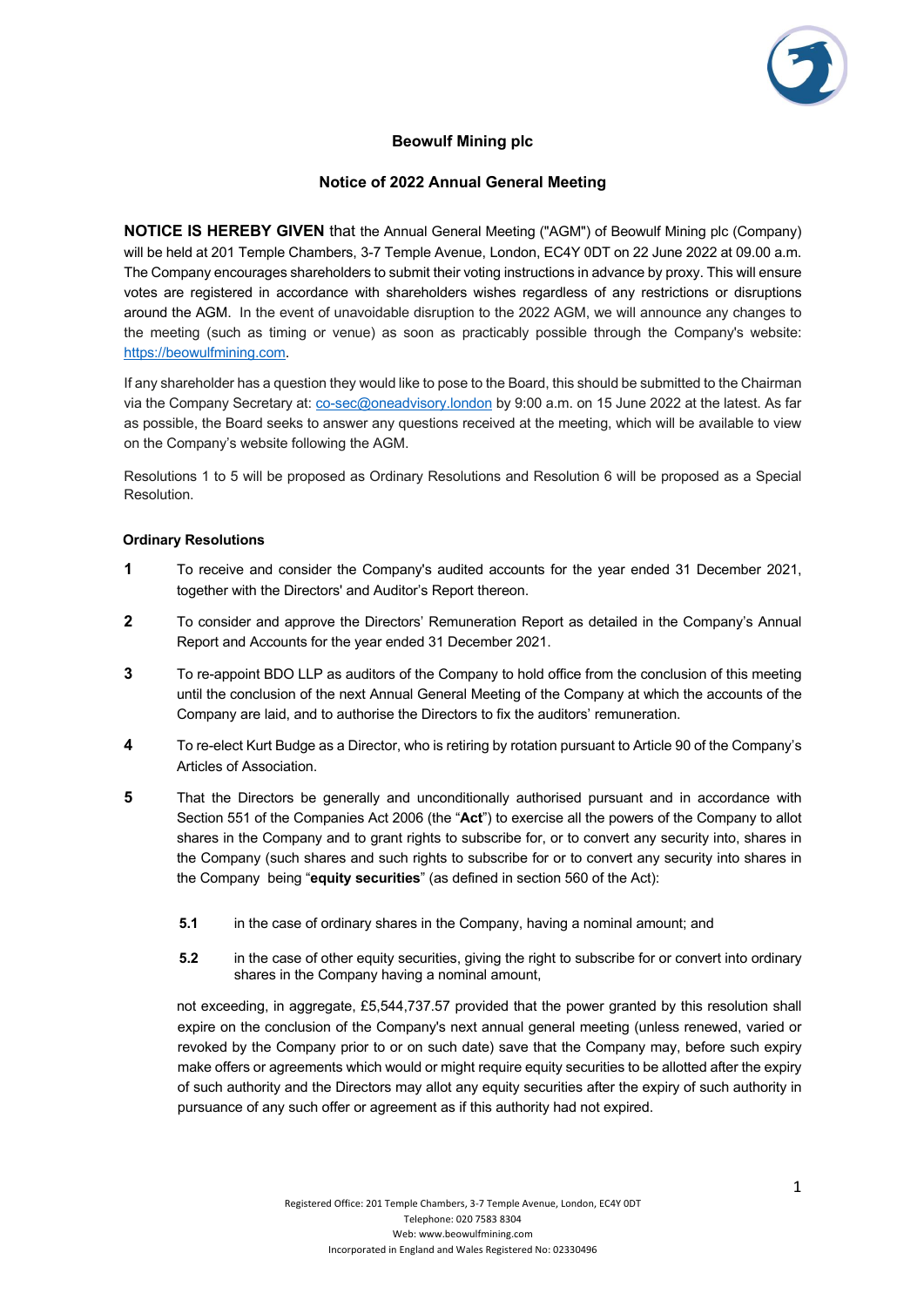

This resolution revokes and replaces all unexercised authorities previously granted to the Directors to allot equity securities but without prejudice to any allotment of shares or grant of rights already made, offered or agreed to be made pursuant to such authorities.

## **Special Resolution**

- **6** That, subject to the passing of resolution 5 above, the Directors be and are hereby generally empowered pursuant to Sections 570(1) and 573 of the Act to allot equity securities (as defined by section 560 of the Act) of the Company for cash, either pursuant to the authority conferred by resolution 5 or by way of a sale of treasury shares, as if section 561(1) of the Companies Act 2006 did not apply to any such allotment, provided that this power shall be limited to the allotment of equity securities having:
	- **6.1** in the case of ordinary shares in the Company, having a nominal amount; and
	- **6.2** in the case of other equity securities, giving the right to subscribe for or convert into ordinary shares in the Company having a nominal amount,

not exceeding, in aggregate, £5,544,737.57 provided that the power granted by this resolution shall expire on the conclusion of the Company's next annual general meeting (unless renewed, varied or revoked by the Company prior to or on such date) save that the Company may, before such expiry make offers or agreements which would or might require equity securities to be allotted after such expiry and the Directors may allot equity securities in pursuance of any such offer or agreement as if this power had not expired.

By order of the Board

ONE Advisory Limited Company Secretary Beowulf Mining plc

201 Temple Chambers 3-7 Temple Avenue London EC4Y 0DT United Kingdom

25 May 2022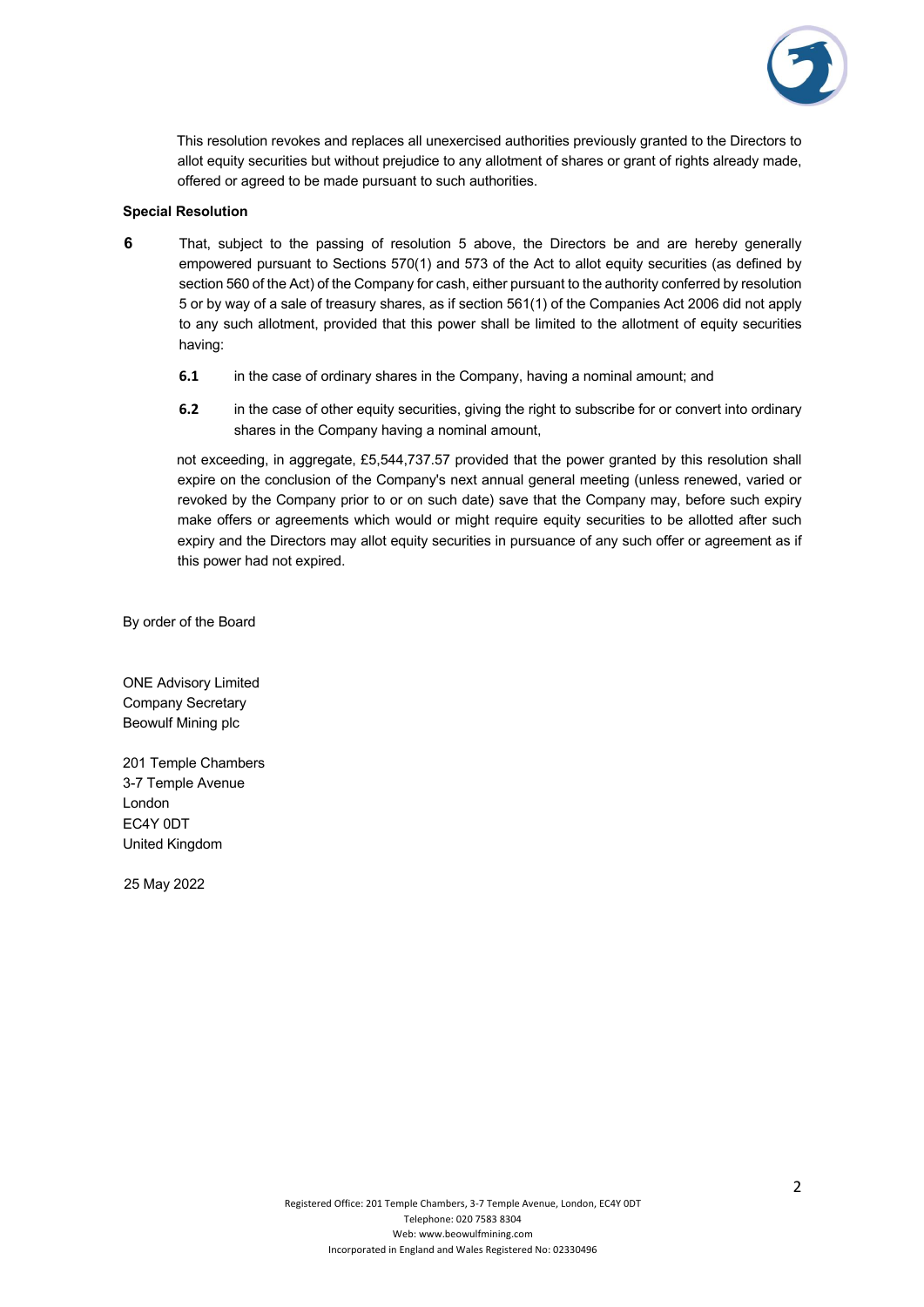

## **Notes to the Notice of Annual General Meeting for Shareholders**

As explained on page 1 of this Notice, shareholders are entitled and encouraged to appoint a proxy to exercise all or any of their rights to vote on their behalf at the meeting. A shareholder can appoint the Chairman of the meeting or anyone else to be their proxy at the meeting.

## **Entitlement to attend and vote**

In order to have the right to attend or vote at the meeting a person must be entered on the register of members by 6:00 p.m. (BST) on 20 June 2022 or, if this meeting is adjourned, at 6.00 p.m. on the day two days prior to the adjourned meeting (excluding any part of a day that is not a working day) shall be entitled to attend and vote at this Annual General Meeting in respect of the number of shares registered in their name at that time. Changes to entries on the relevant register of securities after close of business on 20 June 2022 or, if this meeting is adjourned, at 6.00 p.m. on the day two days prior to the adjourned meeting (excluding any part of a day that is not a working day), shall be disregarded in determining the rights of any person to attend or vote at this Annual General Meeting.

## **Appointment of proxies**

- **2** If you are a member of the Company at the time set out in note 1 above, notwithstanding the guidelines set out in the note above and page 1 of this Notice, you are entitled to appoint a proxy to exercise all or any of your rights to attend, speak and vote at the meeting and you should have received a proxy form with this notice of meeting. You can only appoint a proxy using the procedures set out in these notes and the notes to the proxy form.
- **3** You may appoint more than one proxy provided each proxy is appointed to exercise rights attached to different shares. You may not appoint more than one proxy to exercise rights attached to any one share. To appoint more than one proxy, please use the procedures set out in the notes to the proxy form.
- **4** To be valid, the proxy form and the power of attorney or other authority (if any) under which it is signed (or a copy of it notorially certified in some other way approved by the Directors) must be sent or delivered to Neville Registrars Limited at Neville House, Steelpark Road, Halesowen, B62 8HD, United Kingdom so as to arrive not less than 48 hours before the time of the meeting. Completion of the proxy form does not preclude a member from subsequently attending and voting at the meeting in person.
- **5** CREST members who wish to appoint a proxy or proxies by using the CREST electronic appointment service may do so by using the procedures described in the CREST Manual. To be valid, the appropriate CREST message, regardless of whether it constitutes the appointment of a proxy or an amendment to the instructions given to a previously appointed proxy, must be transmitted so as to be received by our agent Neville Registrars Limited (ID: 7RA11) not less than 48 hours before the time of the meeting.

#### **Communication**

- **6** Except as provided above, members who have general queries about the meeting should email the Company Secretary, ONE Advisory Limited, at co-sec@oneadvisory.london (no other methods of communication will be accepted).
- **7** You may not use any electronic address provided either:
	- in this Notice of Annual General Meeting; or
	- in any related documents (including the chairman's letter and proxy form), to communicate with the Company for any purposes other than those expressly stated.